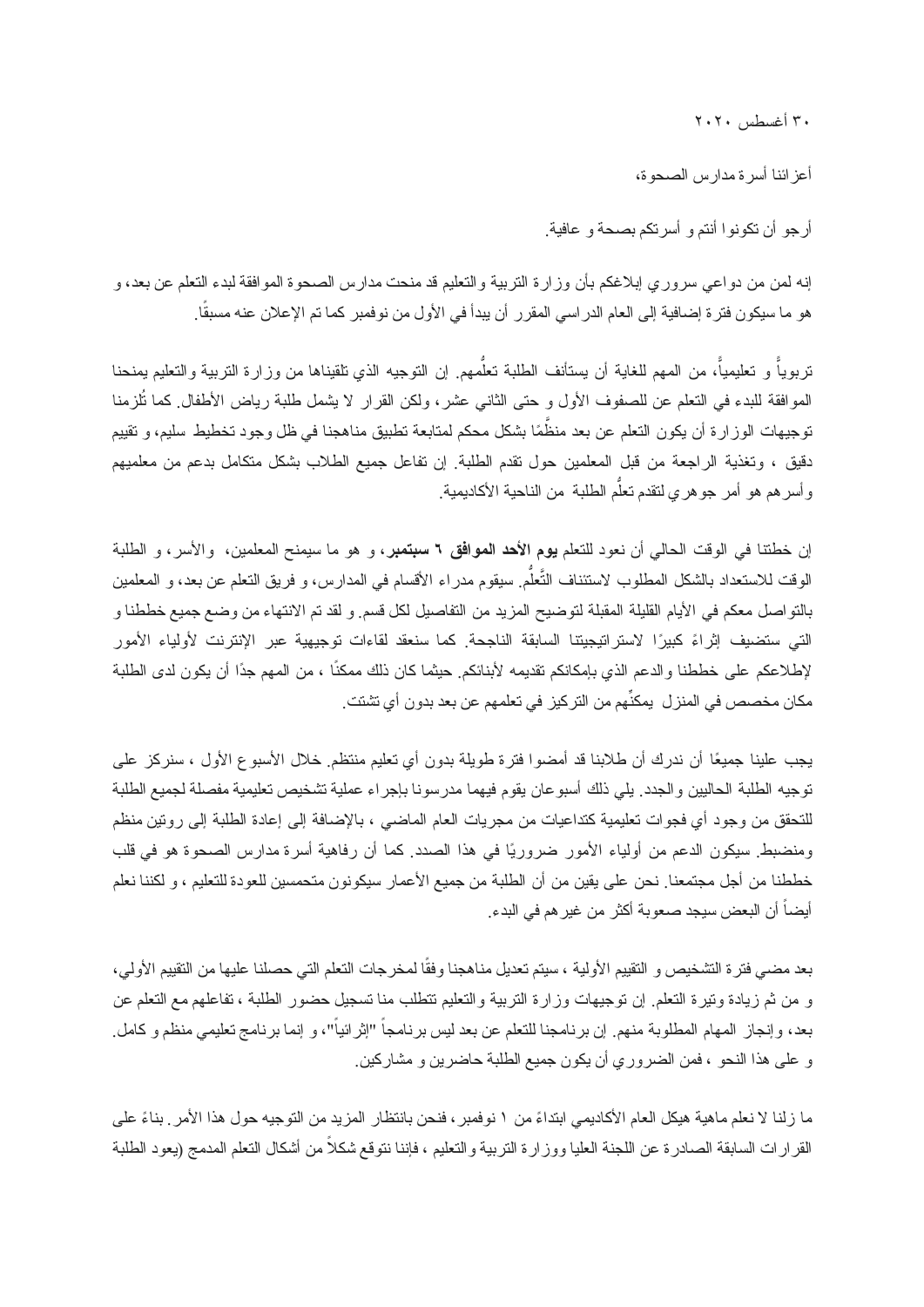فیه إلى الفصول مع إجراءات سلامة صارمة وبأعداد أقل بالتناوب)، وسنقوم بالتواصل مع أولیاء الأمور بمجرد تلقینا المزید من الإرشادات. إن النقطة الرئیسیة التي یجب التأكید علیها هي أن المشاركة الإیجابیة خلال الفترة الأولیة للشهرین الإضافیین من التعلم عن بعد هي شرط أساسي لبدایة ناجحة للعام الدراسي الجدید.

على النطاق أوسع ، نحن ندرك ًجیدا أن الوباء تسبب في تحدیات اقتصادیة للعدید من الأسر في مجتمعنا. بعد مداولات متأنیة، وكدعمٍ راسخٍ لمجتمعنا، **فقد قرر مجلس الأمناء الغاء زیادة الرسوم الدراسیة <b>بنسبة 5**٪ المقررة للعام الدراس*ي* ٢٠٢٠-٢٠٢١، و لقد قمنا بتعدیل تقدیر ات مو ازنة المدارس وفقًا لذلك و أعدنا تحدید أهدافنا بحیث نضـع الأولوية للتعلم في كل ما نقوم به. بالإضافة إلى ذلك ، وضعنا خطة سداد شهرية لتوزیع تكلفة التعلیم على مدى 12 شهرًا دون أي غرامات لعام ٢٠٢١-٢٠٢٠ و ذلك لمساعدة العوائل التي تواجه صعوبة في السیولة المالیة.

سیتم إصدار فواتیر الرسوم الدراسیة التي تعكس هذه التغییرات في أوائل سبتمبر شاملةً التخفیض بنسبة ٪٥ ، كما لن تشمل مصاریف التغذیة، والنقل، والرحلات التعلیمیة وما یتصل بها. إذا تم إعادة تشغیل هذه الخدمات في وقت لاحق خلال العام الدراسي ، فسنقوم بإضافة هذه الرسوم وفقًا لما ینتفع به الطلبة فقط.

تلخص رسالتي هذه موقفًا قويًا في مدارسنا من جميع النواحي<sub>.</sub> فسنعيد تشغيل تعلَّمٍ عن بعد عالي الجودة قبل شهرين من بدء العام الأكادیمي في نوفمبر. بالإضافة إلى ذلك ، فإن إلغاء زیادة الرسوم الدراسیة بنسبة ،٪٥ وتعدیل بنود الفواتیر الأخرى يعني أن أولياء الأمور سيحصلون على خدمة ممتازة بقيمة مناسبة جداً. سنكون ممتنين للغاية إذا قمتم بسداد الرسوم الدراسیة بمجرد تسلم الفواتیر لدعم الصحوة في تحقیق الاستقرار المالي المطلوب لدعم برامجنا التعلیمیة.

على الرغم من التأثیر المستمر للجائحة ، فإن أهدافنا المزدوجة المتمثلة في تحقیق الرفاهیة لمجتمعنا المدرسي وتعلیم الطلبة الذین هم في عهدتنا تبقى هي الأساس. یرجى منكم البقاء على اطلاع بأحدث المجریات فیما نقوم بإرسال المزید من التفاصیل في الأیام القادمة.

**مع أطیب التحیات**

**مایكل**

Dear Al Sahwa Community

I hope that you and your families are continuing to keep well.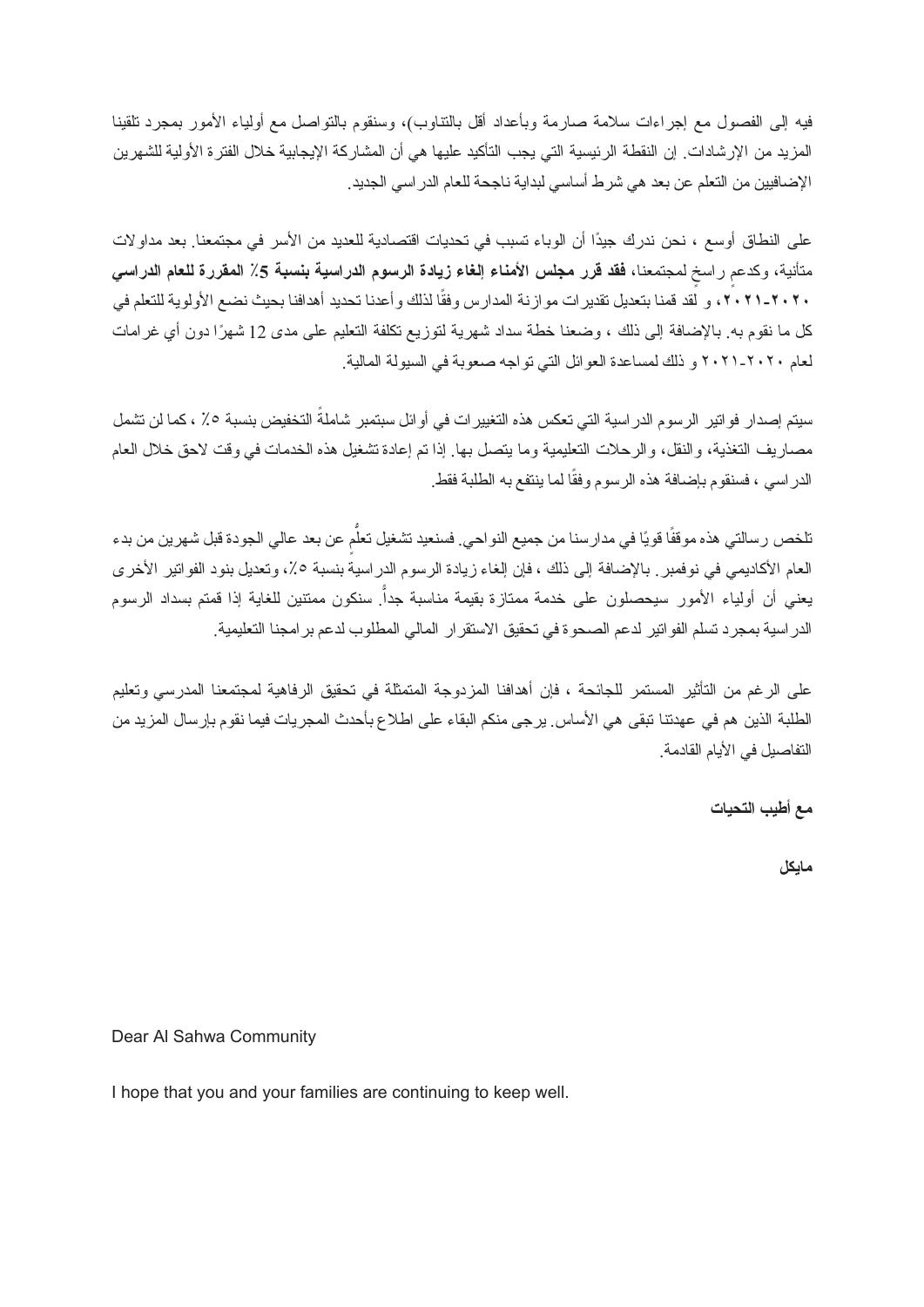I am delighted to inform you that the Ministry of Education has granted Al Sahwa Schools permission to restart remote learning. This permission is in addition to the Academic Year planned to start on 1st November as previously announced.

Educationally, it is extremely important for our students to restart their learning. The guidance we have received from the Ministry of Education grants permission for grades 1-12 inclusive, but not yet to Kindergarten students. The Ministry rightly requires our remote learning to be structured robustly to follow our planned curriculum with secure teacher planning, assessment and feedback on learner progress. It is essential for their educational development that all students participate fully, supported by their teachers and families.

At present, the plan is for the restart **to commence on Sunday 6th September.** This will give teachers, families and students time to prepare properly for learning to recommence. In the next few days, all families will receive detailed communications from the relevant Principal, the *Al Sahwa Remote Learning Taskforce* and from teachers. Our plans are all in place and they represent a major enrichment of our already successful strategy. Online orientation meetings will be held for parents to brief you on our plans and the support you can offer to your child(ren). Wherever possible, it is very important that students have an area prepared at home where they can work on their online "school" studies in an organised manner without distraction.

We must all recognise that our students have been without structured learning for an extended period. In the first week, we will focus on orientation for returning and new students. Thereafter, there will be two weeks when our teachers will undertake detailed educational diagnostics with all students to ascertain learning gaps from last year, as well as getting students back into a structured, disciplined routine. Support from parents will be essential in this regard. At all times we will have the wellbeing of our community at the heart of our plans. We are sure that students of all ages will be excited to restart, but we know that some will find it more difficult than others to do so.

After this initial diagnostic period, our curriculum will be adjusted accordingly and learning pace will be increased. The Ministry of Education is requiring us to monitor student attendance, engagement with remote learning and completion of tasks set. This remote learning is not an "enrichment" exercise; it is a full educational programme. As such, **it is essential that all students participate.**

We still do not know the structure of the Academic Year from 1st November as we are awaiting further guidance. On the basis of past announcements from the Supreme